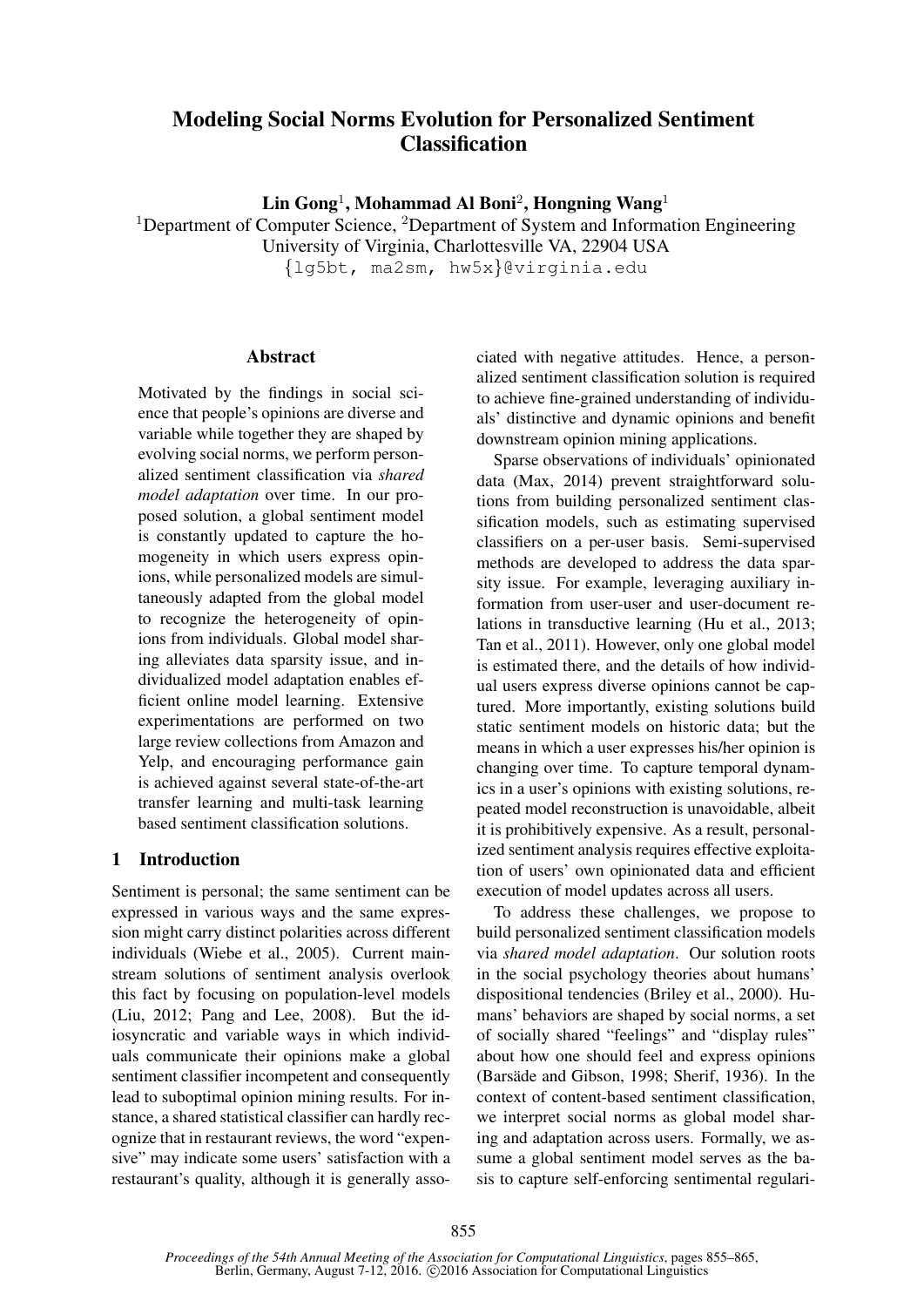ties across users, and each individual user tailors the shared model to realize his/her personal preference. In addition, social norms also evolve over time (Ehrlich and Levin, 2005), which leads to shifts in individuals' behaviors. This can again be interpreted as model adaptation: a new global model is adapted from an existing one to reflect the newly adopted sentimental norms. The temporal changes in individuals' opinions can be efficiently captured via online model adaptation at the levels of both global and personalized models.

Our proposed solution can also be understood from the perspective of multi-task learning (Evgeniou and Pontil, 2004; Jacob et al., 2009). Intuitively, personalized model adaptations can be considered as a set of related tasks in individual users, which contribute to a shared global model adaptation. In particular, we assume the distinct ways in which users express their opinions can be characterized by a linear classifier's parameters, i.e., the weights of textual features. Personalized models are thus achieved via a series of linear transformations over a globally shared classifier's parameters (Wang et al., 2013), e.g., shifting and scaling the weight vector. This globally shared classifier itself is obtained via another set of linear transformations over a given base classifier, which can be estimated from an isolated collection beforehand and serves as a prior for shared sentiment classification. The shared global model adaptation makes personalized model estimation no longer independent, such that regularity is formed across individualized learning tasks.

We empirically evaluated the proposed solution on two large collections of reviews, i.e., Amazon and Yelp reviews. Extensive experiment results confirm its effectiveness: the proposed method outperformed user-independent classification methods, several state-of-the-art model adaption methods, and multi-task learning algorithms.

## 2 Related Work

Text-based sentiment classification forms the foundation of sentiment analysis (Liu, 2012; Pang and Lee, 2008). There are two typical types of studies in sentiment classification. The first is classifying input text units (such as documents, sentences and phrases) into predefined categories, e.g., positive v.s., negative (Pang et al., 2002; Gao et al., 2014) and multiple classes (Pang and Lee, 2005). Both lexicon-based and learningbased solutions have been explored. The second

is identifying topical aspects and corresponding opinions, e.g., developing topic models to predict fine-grained aspect ratings (Titov and McDonald, 2008; Wang et al., 2011). However, all those works emphasize population-level analysis, which applies a global model on all users and therefore fails to recognize the heterogeneity in which different users express their diverse opinions.

Our proposed solution is closely related to multi-task learning, which exploits the relatedness among multiple learning tasks to benefit each single task. Tasks can be related in various ways. A typical assumption is that all learnt models are close to each other in some matrix norms (Evgeniou and Pontil, 2004; Jacob et al., 2009). This has been empirically proved to be effective for capturing preferences of individual users (Evgeniou et al., 2007). Task relatedness has also been imposed via constructing a common underlying representation across different tasks (Argyriou et al., 2008; Evgeniou and Pontil, 2007). Our solution postulates task relatedness via a two-level model adaptation procedure. The global model adaptation accounts for the homogeneity and shared dynamics in users' opinions; and personalized model adaptation realizes heterogeneity in individual users.

The idea of model adaptation has been extensively explored in the context of transfer learning (Pan and Yang, 2010), which focuses on applying knowledge gained while solving one problem to different but related problems. In opinion mining community, transfer learning is mostly exploited for domain adaptation, e.g., adapting sentiment classifiers trained on book reviews to DVD reviews (Blitzer et al., 2006; Pan et al., 2010). Personalized model adaptation has also been studied in literature. The idea of linear transformation based model adaptation is introduced in (Wang et al., 2013) for personalized web search. Al Boni et al. applied a similar idea to achieve personalized sentiment classification (Al Boni et al., 2015). (Li et al., 2010) developed an online learning algorithm to continue training personalized classifiers based on a given global model. However, all of these aforementioned solutions perform model adaptation from a fixed global model, such that the learning of personalized models is independent from each other. Data sparsity again is the major bottleneck for such solutions. Our solution associates individual model adaptation via a shared global model adaptation, which leverages observations across users and thus reduces preference learning complexity.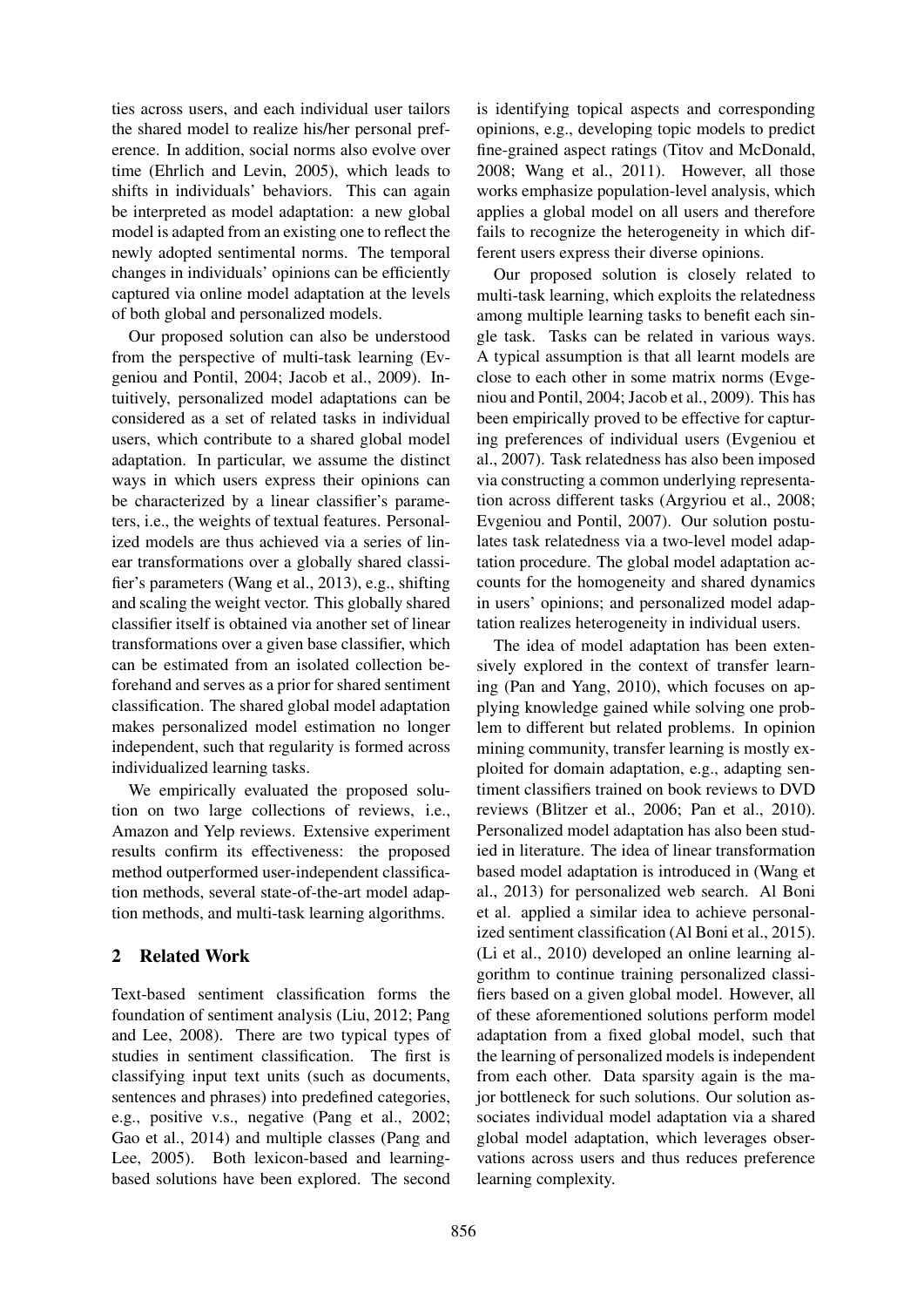## 3 Methodology

We propose to build personalized sentiment classifiers via shared model adaptation for both a global sentiment model and individualized models. Our solution roots in the social psychology theories about humans' dispositional tendencies, e.g., social norms and the evolution of social norms over time. In the following discussions, we will first briefly discuss the social theories that motivate our research, and then carefully describe the model assumptions and technical details about the proposed personalized model adaptation solution.

### 3.1 The Evolution of Social Norms

Social norms create pressures to establish socialization of affective experience and expression (Shott, 1979). Within the limit set by social norms and internal stimuli, individuals construct their sentiment, which is not automatic, physiological consequences but complex consequences of learning, interpretation, and social influence. This motivates us to build a global sentiment classification model to capture the shared basis on which users express their opinions. For example, the phrase "a waste of money" generally represents negative opinions across all users; and it is very unlikely that anybody would use it in a positive sense. On the other hand, members of some segments of a social structure tend to feel certain emotions more often or more intensely than members of other segments (Hochschild, 1975). Personalized model adaptation from the shared global model becomes necessary to capture the variability in affective expressions across users. For example, the word "expensive" may indicate some users' satisfaction with their received service.

Studies in social psychology also suggest that social norms shift and spread through infectious transfer mediated by webs of contact and influence over time (Ostrom, 2014; Ehrlich and Levin, 2005). Members inside a social structure influence the other members; confirmation of shifted beliefs leads to the development and evolution of social norms, which in turn regulate the shared social behaviors as a whole over time. The evolving nature of social norms urges us to take a dynamic view of the shared global sentiment model: instead of treating it as fixed, we further assume this model is also adapted from a predefined one, which serves as prior for sentiment classification. All individual users are coupled and contribute to this shared global model adaptation. This twolevel model adaptation assumption leads us to the proposed multi-task learning solution, which will be carefully discussed in the next section.

### 3.2 Shared Linear Model Adaptation

In this paper, we focus on linear models for personalized sentiment classification due to their empirically superior performance in text-based sentiment analysis (Pang et al., 2002; Pang and Lee, 2005). We assume the diverse ways in which users express their opinions can be characterized by different settings of a linear model's parameters, i.e., the weights of textual features.

Formally, we denote a given set of opinionated text documents from user u as  $D^u$  =  $\{(x_d^u, y_d^u)\}_{d=1}^{|D^u|}$ , where each document  $x_d^u$  is represented by a V-dimensional vector of textual features and  $y_d^u$  is the corresponding sentiment label. The task of personalized sentiment classification is to estimate a personalized model  $y = f^u(x)$ for user u, such that  $f^u(x)$  best captures u's opinions in his/her generated text content. Instead of assuming  $f^{(u)}(x)$  is solely estimated from user  $u$ 's own opinionated data, which is prone to overfitting, we assume it is derived from a globally shared sentiment model  $f<sup>s</sup>(x)$  via model adaptation (Al Boni et al., 2015; Wang et al., 2013), i.e., shifting and scaling  $f^{s}(x)$ 's parameters for each individual user. To simplify the following discussions, we will focus on binary classification, i.e.,  $y_d \in \{0, 1\}$ , and use the logistic regression as our reference model. But the developed techniques are general and can be easily extended to multi-class classification and generalized linear models.

We only consider scaling and shifting operations, given rotation requires to estimate much more free parameters (i.e.,  $O(V^2)$  v.s.,  $O(V)$ ) but contributes less in final classification performance (Al Boni et al., 2015). We further assume the adaptations can be performed in a group-wise manner (Wang et al., 2013): features in the same group will be updated synchronously by enforcing the same shifting and scaling operations. This enables the observations from seen features to be propagated to unseen features in the same group during adaptation. Various feature grouping methods have been explored in (Wang et al., 2013).

Specifically, we define  $g(i) \rightarrow j$  as a feature grouping method, which maps feature  $i$  in  $\{1, 2, \ldots, V\}$  to feature group j in  $\{1, 2, \ldots, K\}$ . A personalized model adaptation matrix can then be represented as a 2K-dimensional vector  $A^u$  =  $(a_1^u, a_2^u, \ldots, a_K^u, b_1^u, b_2^u, \ldots, b_K^u)$ , where  $a_k^u$  and  $b_k^u$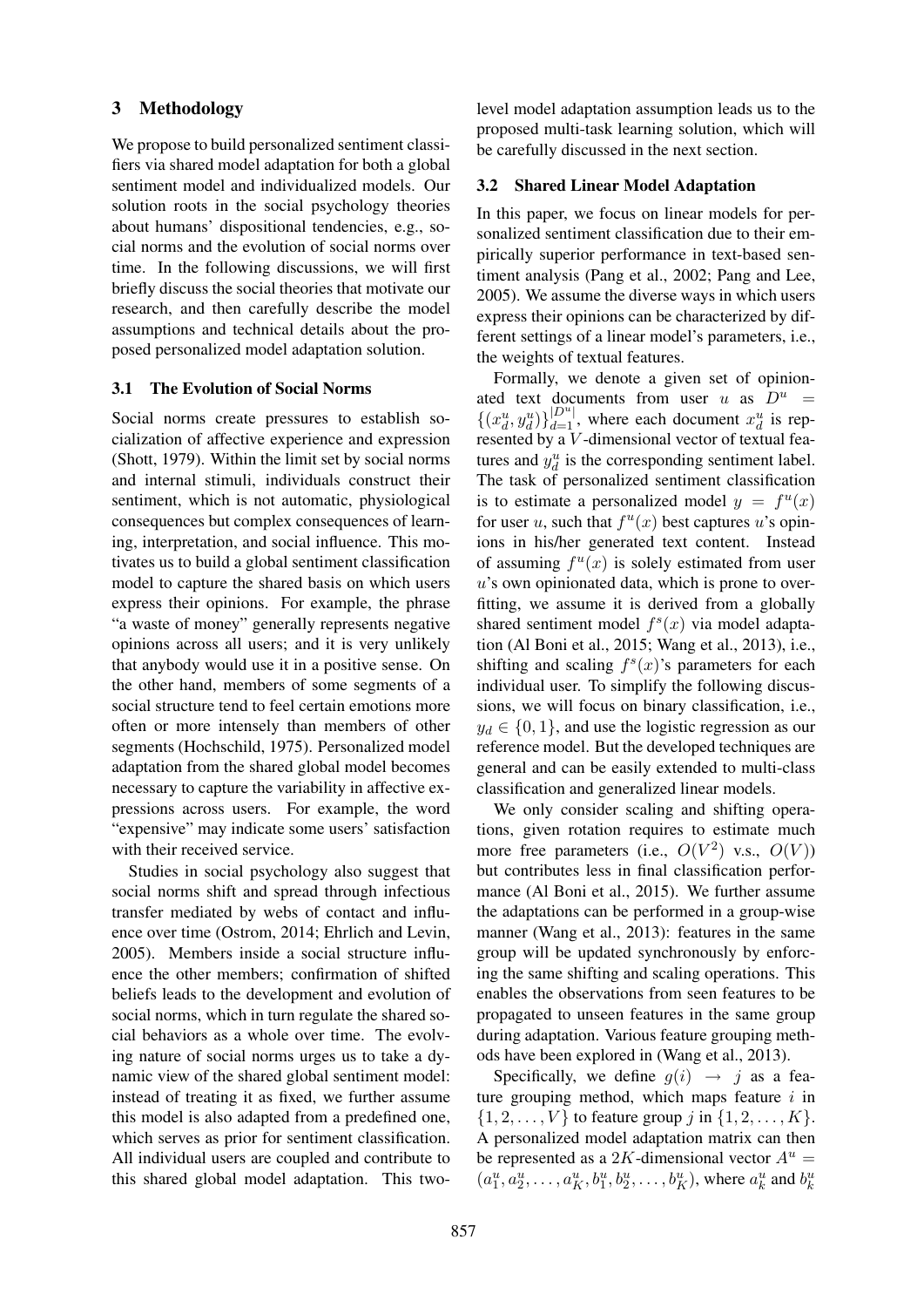represent the scaling and shifting operations in feature group  $k$  for user  $u$  accordingly. Plugging this group-wise model adaptation into the logistic function, we can get a personalized logistic regression model  $P^u(y_d = 1 | x_d)$  for user u as follows,

$$
P^{u}(y_d = 1|x_d) = \frac{1}{1 + e^{-\sum_{k=1}^{K} \sum_{g(i)=k} (a_k^u w_i^s + b_k^u) x_i}}
$$
(1)

where  $w^s$  is the feature weight vector in the global model  $f^{s}(x)$ . As a result, personalized model adaptation boils down to identifying the optimal model transformation operation  $A<sup>u</sup>$  for each user based on  $w^s$  and  $D^u$ .

In (Al Boni et al., 2015; Wang et al., 2013),  $f<sup>s</sup>(x)$  is assumed to be given and fixed. It leads to isolated estimation of personalized models. Based on the social norms evolution theory,  $f<sup>s</sup>(x)$  should also be dynamic and ever-changing to reflect shifted social norms. Hence, we impose another layer of model adaptation on top of the shared global sentiment model  $f^{s}(x)$ , by assuming itself is also adapted from a predefined base sentiment model. Denote this base classifier as  $f^{0}(x)$ , which is parameterized by a feature weight vector  $w^0$  and serves as a prior for sentiment classification. Then  $w^s$  can be derived via the same aforementioned model adaptation procedure:  $w^s = A^s \tilde{w}^0$ , where  $\tilde{w}^0$  is an augmented vector of  $w^0$ , i.e.,  $\tilde{w}^0 = (w^0, 1)$ , to facilitate shifting operations, and  $A<sup>s</sup>$  is the adaptation matrix for the shared global model. We should note  $A<sup>s</sup>$  can take a different configuration (i.e., feature groupings) from individual users' adaptation matrices.

Putting these two levels of model adaptation together, a personalized sentiment classifier is achieved via,

$$
w^u = A^u A^s \tilde{w}^0 \tag{2}
$$

which can then be plugged into Eq  $(1)$  for personalized sentiment classification.

We name this resulting algorithm as Mutli-Task Linear Model Adaptation, or *MT-LinAdapt* in short. The benefits of shared model adaptation defined in Eq (2) are three folds. First, the homogeneity in which users express their diverse opinions are captured in the jointly estimated sentiment model  $f<sup>s</sup>(x)$  across users. Second, the learnt individual models are coupled together to reduce preference learning complexity, i.e., they collaboratively serve to reduce the models' overall prediction error. Third, non-linearity is achieved via the two-level model adaptation, which introduces more flexibility in capturing heterogeneity in different users' opinions. In-depth discussions of those unique benefits will be provided when we introduce the detailed model estimation methods.

#### 3.3 Joint Model Estimation

The ideal personalized model adaptation should be able to adjust the individualized classifier  $f^u(x)$  to minimize misclassification rate on each user's historical data in  $D^u$ . In the meanwhile, the shared sentiment model  $f<sup>s</sup>(x)$  should serve as the basis for each individual user to reduce the prediction error, i.e., capture the homogeneity. These two related objectives can be unified under a joint optimization problem.

In logistic regression, the optimal adaptation matrix  $A^u$  for an individual user  $u$ , together with  $A<sup>s</sup>$  can be retrieved by a maximum likelihood estimator (i.e., minimizing logistic loss on a user's own opinionated data). The log-likelihood function in each individual user is defined as,

$$
L(A^u, A^s) = \sum_{d=1}^{|D^u|} \left[ y_d \log P^u(y_d = 1 | x_d) \right] + (1 - y_d) \log P^u(y_d = 0 | x_d) \right]
$$
(3)

To avoid overfitting, we penalize the transformations which increase the discrepancy between the adapted model and its source model (i.e., between  $w^u$  and  $w^s$ , and between  $w^s$  and  $w^0$ ) via a L2 regularization term,

$$
R(A) = \frac{\eta_1}{2} ||\mathbf{a} - 1||_2 + \frac{\eta_2}{2} ||\mathbf{b}||_2
$$
 (4)

and it enforces scaling to be close to one and shifting to be close to zero.

By defining a new model adaptation matrix  $\AA =$  $\{A^{u_1}, A^{u_2}, \ldots, A^{u_N}, A^s\}$  to include all unknown model adaptation parameters for individual users and shared global model, we can formalize the joint optimization problem in MT-LinAdapt as,

$$
\max L(\mathring{A}) = \sum_{i=1}^{N} \left[ L(A^{u_i}) - R(A^{u_i}) \right] - R(A^s) \quad (5)
$$

which can be efficiently solved by a gradientbased optimizer, such as quasi-Newton method (Zhu et al., 1997).

Direct optimization over  $\AA$  requires synchronization among all the users. But in practice, users will generate their opinionated data with different paces, such that we have to postpone model adaptation until all the users have at least one observation to update their own adaptation matrix.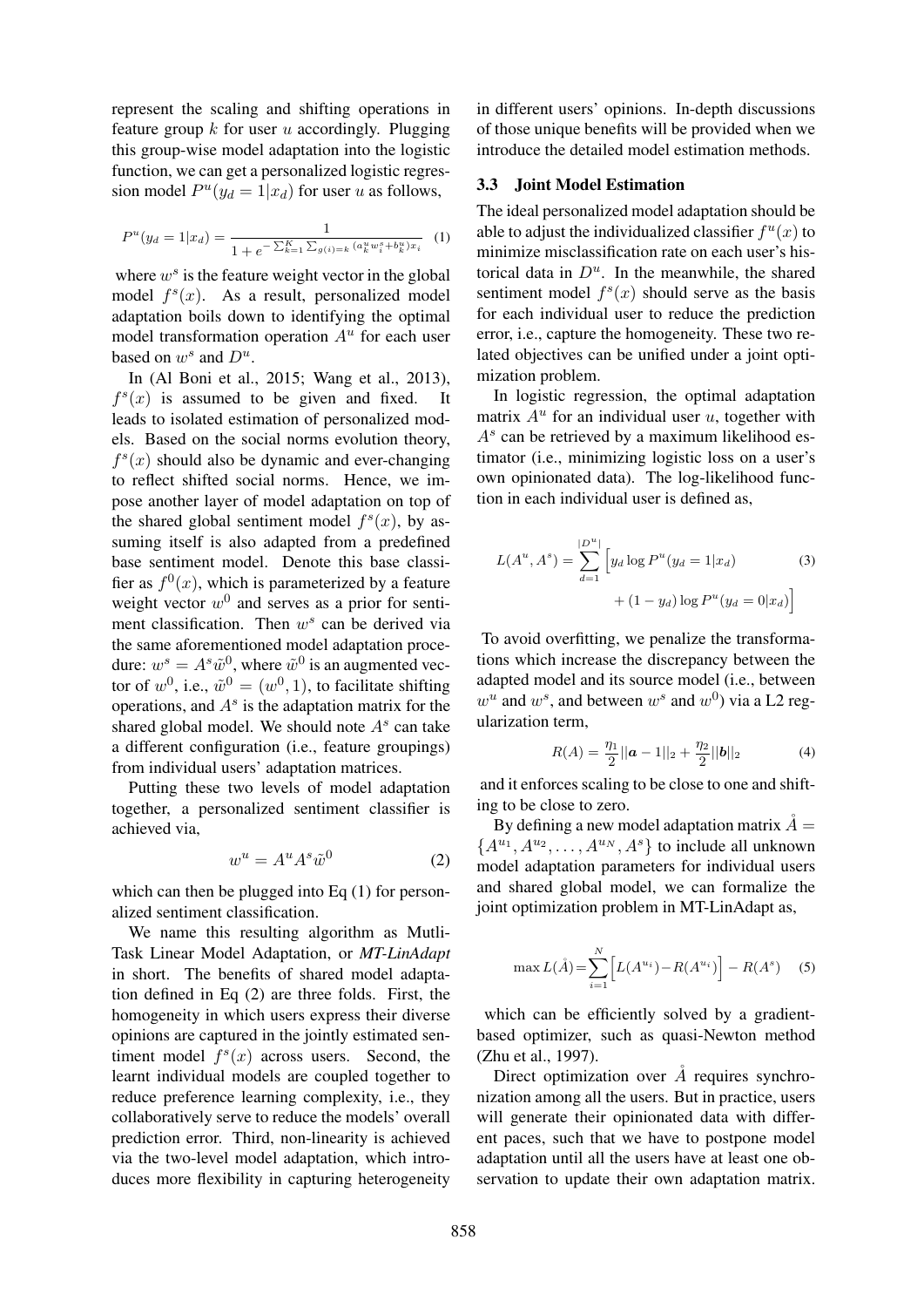This delayed model update is at high risk of missing track of active users' recent opinion changes, but timely prediction of users' sentiment is always preferred. To monitor users' sentiment in realtime, we can also estimate MT-LinAdapt in an asynchronized manner: whenever there is a new observation available, we update the corresponding user's personalized model together with the shared global model immediately. i.e., online optimization of MT-LinAdapt.

This asychronized estimation of MT-LinAdapt reveals the insight of our two-level model adaptation solution: the immediate observations in user  $u$ will not only be used to update his/her own adaptation parameters in  $A^u$ , but also be utilized to update the shared global model, thus to influence the other users, who do not have adaptation data yet. Two types of competing force drive the adaptation among all the users:  $w_s = A^s \tilde{w}_0$  requires timely update of global model across users; and  $w_u = A^u w_s$  enforces the individual user to conform to the newly updated global model. This effect can be better understood with the actual gradients used in this asychronized update. We illustrate the decomposed gradients for scaling operation in  $A^u$  and  $A^s$  from the log-likelihood part in Eq (5) on a specific adaptation instance  $(x_d^u, y_d^u)$ :

$$
\frac{\partial L(A^u, A^s)}{\partial a_k^u} = \Delta_d^u \sum_{g^u(i) = k} \left( a_{g^s(i)}^s w_i^0 + b_{g^s(i)}^s \right) x_{di}^u \tag{6}
$$

$$
\frac{\partial L(A^u, A^s)}{\partial a_l^s} = \Delta_d^u \sum_{g^s(i) = l} a_{g^u(i)}^u w_i^0 x_{di}^u \qquad (7)
$$

where  $\Delta_d^u = y_d^u - P^u(y_d^u = 1 | x_d^u)$ , and  $g^u(\cdot)$  and  $g^{s}(\cdot)$  are feature grouping functions in individual user u and shared global model  $f^s(x)$ .

As stated in Eq (6) and (7), the update of scaling operation in the shared global model and individual users depends on each other; the gradient with respect to global model adaptation will be accumulated among all the users. As a result, all users are coupled together via the global model adaptation in MT-LinAdapt, such that model update is propagated through users to alleviate data sparsity issue in each single user. This achieves the effect of multi-task learning. The same conclusion also applies to the shifting operations.

It is meaningful for us to compare our proposed MT-LinAdapt algorithm with those discussed in the related work section. Different from the model adaptation based personalized sentiment classification solution proposed in (Al Boni et al., 2015), which treats the global model as fixed, MT-LinAdapt adapts the global model to capture the evolving nature of social norms. As a result, in (Al Boni et al., 2015) the individualized model adaptations are independent from each other; but in MT-LinAdapt, the individual learning tasks are coupled together to enable observation sharing across tasks, i.e., multi-task learning. Additionally, as illustrated in Eq (6) and (7), nonlinear model adaptation is achieved in MT-LinAdapt because of the different feature groupings in individual users and global model. This enables observations sharing across different feature groups, while in (Al Boni et al., 2015) observations can only be shared within the same feature group, i.e., linear model adaptation. Multi-task SVM introduced in (Evgeniou and Pontil, 2004) can be considered as a special case of MT-LinAdapt. In Multi-task SVM, only shifting operation is considered in individual users and the global model is simply estimated from the pooled observations across users. Therefore, only linear model adaptation is achieved in Multi-task SVM and it cannot leverage prior knowledge conveyed in a predefined sentiment model.

## 4 Experiments

In this section, we perform empirical evaluations of the proposed MT-LinAdapt model. We verified the effectiveness of different feature groupings in individual users' and shared global model adaptation by comparing our solution with several stateof-the-art transfer learning and multi-task learning solutions for personalized sentiment classification, together with some qualitative studies to demonstrate how our model recognizes users' distinct expressions of sentiment.

#### 4.1 Experiment Setup

• Datesets. We evaluated the proposed model on two large collections of review documents, i.e., Amazon product reviews (McAuley et al., 2015) and Yelp restaurant reviews (Yelp, 2016). Each review document contains a set of attributes such as author ID, review ID, timestamp, textual content, and an opinion rating in discrete five-star range. We applied the following pre-processing steps on both datasets: 1) filtered duplicated reviews; 2) labeled reviews with overall rating above 3 stars as positive, below 3 stars as negative, and removed the rest; 3) removed reviewers who posted more than 1,000 reviews and those whose positive review ratio is more than 90% or less than 10%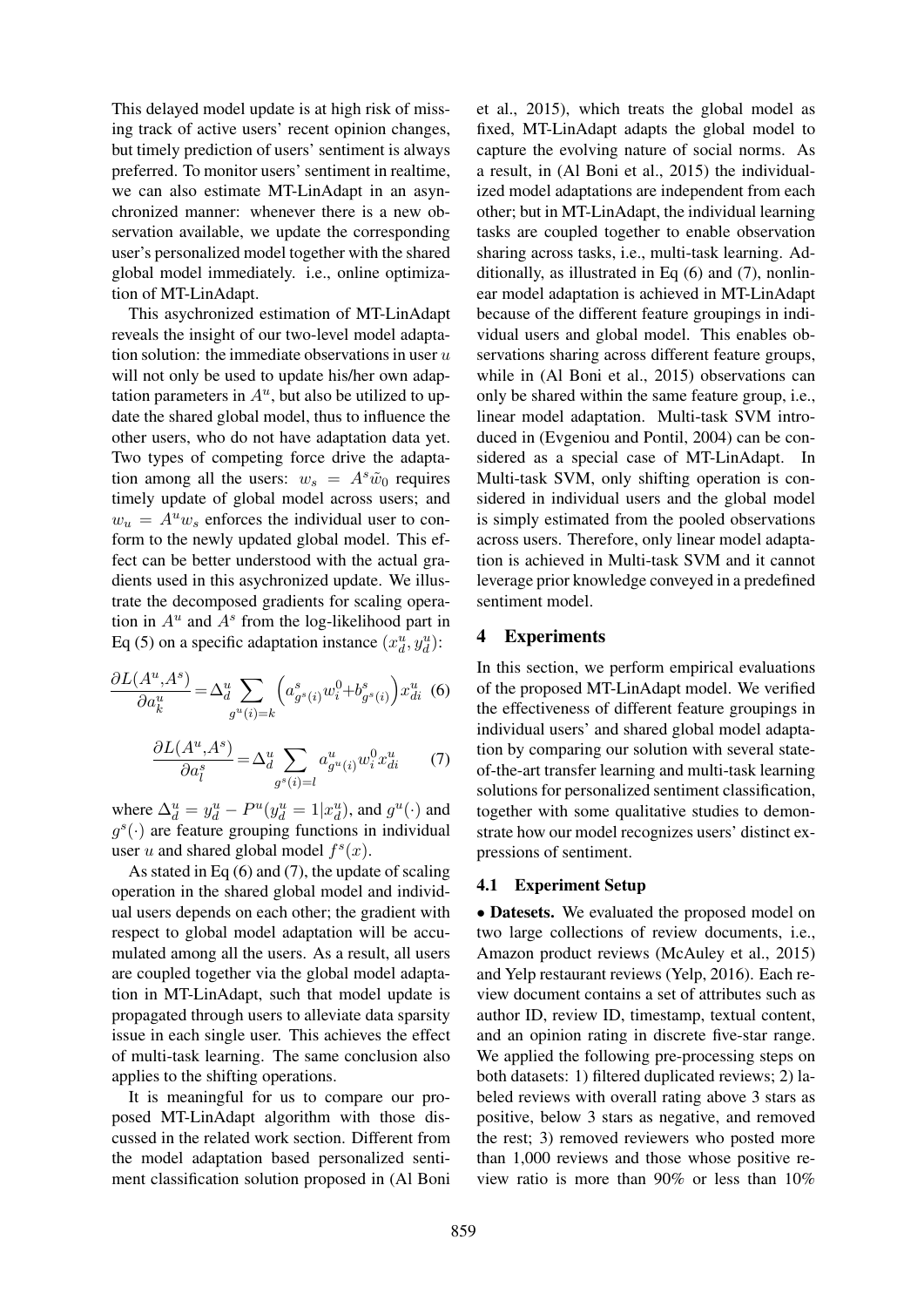(little variance in their opinions and thus easy to classify). Since such users can be easily captured by the base model, the removal emphasizes comparisons on adapted models; 4) sorted each user's reviews in chronological order. Then, we performed feature selection by taking the union of top unigrams and bigrams ranked by Chi-square and information gain metrics (Yang and Pedersen, 1997), after removing a standard list of stopwords and porter stemming. The final controlled vocabulary consists of 5,000 and 3,071 textual features for Amazon and Yelp datasets respectively; and we adopted TF-IDF as the feature weighting scheme. From the resulting data sets, we randomly sampled 9,760 Amazon reviewers and 11,733 Yelp reviewers for testing purpose. There are 105,472 positive reviews and 37,674 negative reviews in the selected Amazon dataset; 108,105 positive reviews and 32,352 negative reviews in the selected Yelp dataset.

• Baselines. We compared the performance of MT-LinAdapt against seven different baselines, ranging from user-independent classifiers to several state-of-the-art model adaption methods and multi-task learning algorithms. Due to space limit, we will briefly discuss the baseline models below.

Our solution requires a user-independent classifier as base sentiment model for adaptation. We estimated logistic regression models from a separated collection of reviewers outside the preserved testing data on Amazon and Yelp datasets accordingly. We also included these isolated base models in our comparison and name them as *Base*. In order to verify the necessity of personalized sentiment models, we trained a global SVM based on the pooled adaptation data from all testing reviewers, and name it as *Global SVM*. We also estimated an independent SVM model for each single user only based on his/her adaptation reviews, and name it as *Individual SVM*. We included an instance-based transfer learning method (Brighton and Mellish, 2002), which considers the  $k$ -nearest neighbors of each testing review document from the isolated training set for personalized model training. As a result, for each testing case, we estimated an independent classification model, which is denoted as *ReTrain*. (Geng et al., 2012) used L2 regularization to enforce the adapted models to be close to the global model. We applied this method to get personalized logistic regression models and refer to it as *RegLR*. *LinAdapt* developed in (Al Boni et al., 2015) also performs groupwise linear model adaptation to build personalization classifiers. But it isolates model adaptation in individual users. *MT-SVM* is a multi-task learning method, which encodes task relatedness via a shared linear kernel (Evgeniou and Pontil, 2004).

• Evaluation Settings. We evaluated all the models with both synchronized (batch) and asynchronized (online) model update. We should note MT-SVM can only be tested in batch mode, because it is prohibitively expensive to retrain SVM repeatedly. In batch evaluation, we split each user's reviews into two sets: the first 50% for adaptation and the rest 50% for testing. In online evaluation, once we get a new testing instance, we first evaluate the up-to-date personalized classifier against the ground-truth; then use the instance to update the personalized model. To simulate the real-world situation where user reviews arrive sequentially and asynchronously, we ordered all reviews chronologically and accessed them one at a time for online model update. In particular, we utilized stochastic gradient descent for this online optimization (Kiwiel, 2001). Because of the biased class distribution in both datasets, we computed F1 measure for both positive and negative class in each user, and took macro average among users to compare the different models' performance.

### 4.2 Effect of Feature Grouping

In MT-LinAdapt, different feature groupings can be postulated in individual users' and shared global model adaptation. Nonlinearity is introduced when different grouping functions are used in these two levels of model adaptation. Therefore, we first investigated the effect of feature grouping in MT-LinAdapt.

We adopted the feature grouping method named "*cross*" in (Wang et al., 2013) to cluster features into different groups. More specifically, we evenly spilt the training collection into  $N$  nonoverlapping folds, and train a single SVM model on each fold. Then, we create a  $V \times N$  matrix by putting the learned weights from  $N$  folds together, on which  $k$ -means clustering is applied to extract  $K$  feature groups. We compared the batch evaluation performance of varied combinations of feature groups in MT-LinAdapt. The experiment results are demonstrated in Table 1; and for comparison purpose, we also included the base classifier's performance in the table.

In Table 1, the two numbers in the first column denote the feature group sizes in personalized models and global model respectively. And *all* indicates one feature per group (i.e., no fea-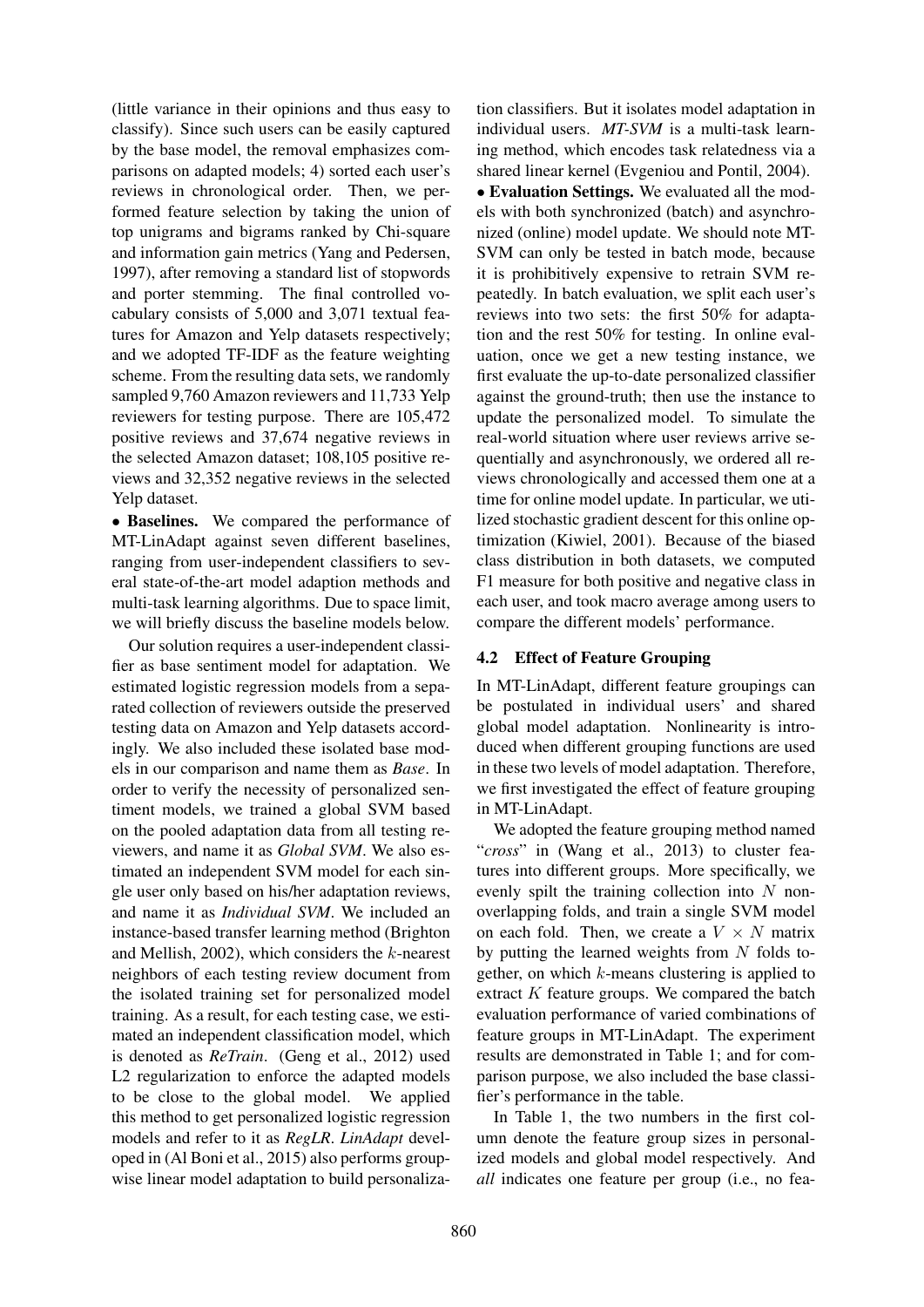| Method       |        | Amazon | Yelp   |        |  |
|--------------|--------|--------|--------|--------|--|
|              | Pos F1 | Neg F1 | Pos F1 | Neg F1 |  |
| Base         | 0.8092 | 0.4871 | 0.7048 | 0.3495 |  |
| 400-800      | 0.8318 | 0.5047 | 0.8237 | 0.4807 |  |
| 400-1600     | 0.8385 | 0.5257 | 0.8309 | 0.4978 |  |
| 400-all      | 0.8441 | 0.5423 | 0.8345 | 0.5105 |  |
| 800-800      | 0.8335 | 0.5053 | 0.8245 | 0.4818 |  |
| 800-1600     | 0.8386 | 0.5250 | 0.8302 | 0.4962 |  |
| 800-all      | 0.8443 | 0.5426 | 0.8361 | 0.5122 |  |
| $1600 - a11$ | 0.8445 | 0.5424 | 0.8357 | 0.5106 |  |
| all-all      | 0.8438 | 0.5416 | 0.8361 | 0.5100 |  |

Table 1: Effect of different feature groupings in MT-LinAdapt.

ture grouping). The adapted models in MT-LinAdapt achieved promising performance improvement against the base sentiment classifier, especially on the Yelp data set. As we increased the feature group size for global model, MT-LinAdapt's performance kept improving; while with the same feature grouping in the shared global model, a moderate size of feature groups in individual users is more advantageous.

These observations are expected. Because the global model is shared across users, all their adaptation reviews can be leveraged to adapt the global model so that sparsity is no longer an issue. Since more feature groups in the global model can be afforded, more accurate estimation of adaptation parameters can be achieved. But at the individual user level, data sparsity is still the bottleneck for accurate adaptation estimation, and trade-off between observation sharing and estimation accuracy has to be made. Based on this analysis, we selected 800 and all feature groups for individual models and global model respectively in the following experiments.

### 4.3 Personalized Sentiment Classification

• Synchronized model update. Table 2 demonstrated the classification performance of MT-LinAdapt against all baselines on both Amazon and Yelp datasets, where binomial tests on winloss comparison over individual users were performed between the best algorithm and runner-up to verify the significance of performance improvement. We can clearly notice that MT-LinAdapt significantly outperformed all baselines in negative class, and it was only slightly worse than MT-SVM on positive class. More specifically, per-user classifier estimation clearly failed to obtain a usable classifier, due to the sparse observations in single users. Model-adaptation based baselines, i.e., RegLR and LinAdapt, slightly improved over the base model. But because the

adaptations across users are isolated and the base model is fixed, their improvement is very limited. As for negative class, MT-LinAdapt outperformed Global SVM significantly on both datesets. Since negative class suffers more from the biased prior distribution, the considerable performance improvement indicates effectiveness of our proposed personalized sentiment classification solution. As for positive class, the performance difference is not significant between MT-LinAdapt and MT-SVM on Amazon data set nor between MT-LinAdapt and Global SVM on Yelp data set. By looking into detailed results, we found that MT-LinAdapt outperformed MT-SVM on users with fewer adaptation reviews. Furthermore, though MT-SVM benefits from multi-task learning, it cannot leverage information from the given base classifier. Considering the biased class prior in these two data sets (2.8:1 on Amazon and 3.3:1 on Yelp), the improved classification performance on negative class from MT-LinAdapt is more encouraging.

Table 2: Classification results in batch mode.

| Method         |                   | Amazon            | Yelp              |           |  |  |
|----------------|-------------------|-------------------|-------------------|-----------|--|--|
|                | Pos <sub>F1</sub> | Neg <sub>F1</sub> | Pos <sub>F1</sub> | Neg F1    |  |  |
| Base           | 0.8092            | 0.4871            | 0.7048            | 0.3495    |  |  |
| Global SVM     | 0.8352            | 0.5403            | 0.8411            | 0.5007    |  |  |
| Individual SVM | 0.5582            | 0.2418            | 0.3515            | 0.3547    |  |  |
| ReTrain        | 0.7843            | 0.4263            | 0.7807            | 0.3729    |  |  |
| RegLR          | 0.8094            | 0.4896            | 0.7103            | 0.3566    |  |  |
| LinAdapt       | 0.8091            | 0.4894            | 0.7107            | 0.3575    |  |  |
| MT-SVM         | 0.8484            | 0.5367            | 0.8408            | 0.5079    |  |  |
| MT-LinAdapt    | 0.8441            | $0.5422*$         | 0.8358            | $0.5119*$ |  |  |

 $\overline{\ast}$  indicates p-value<0.05 with Binomial test.

• Asynchronized model update. In online model estimation, classifiers can benefit from immediate update, which provides a feasible solution for timely sentiment analysis in large datasets. In this setting, only two baseline models are applicable without model reconstruction, i.e., RegLR and LinAdapt. To demonstrate the utility of online update in personalized sentiment models, we illustrate the relative performance gain of these models over the base sentiment model in Figure 1. The xaxis indicates the number of adaptation instances consumed in online update from all users, i.e., the 1st review means after collecting the first review of each user.

MT-LinAdapt converged to satisfactory performance with only a handful of observations in each user. LinAdapt also quickly converged, but its performance was very close to the base model, since no observation is shared across users. RegLR needs the most observations to estimate satisfac-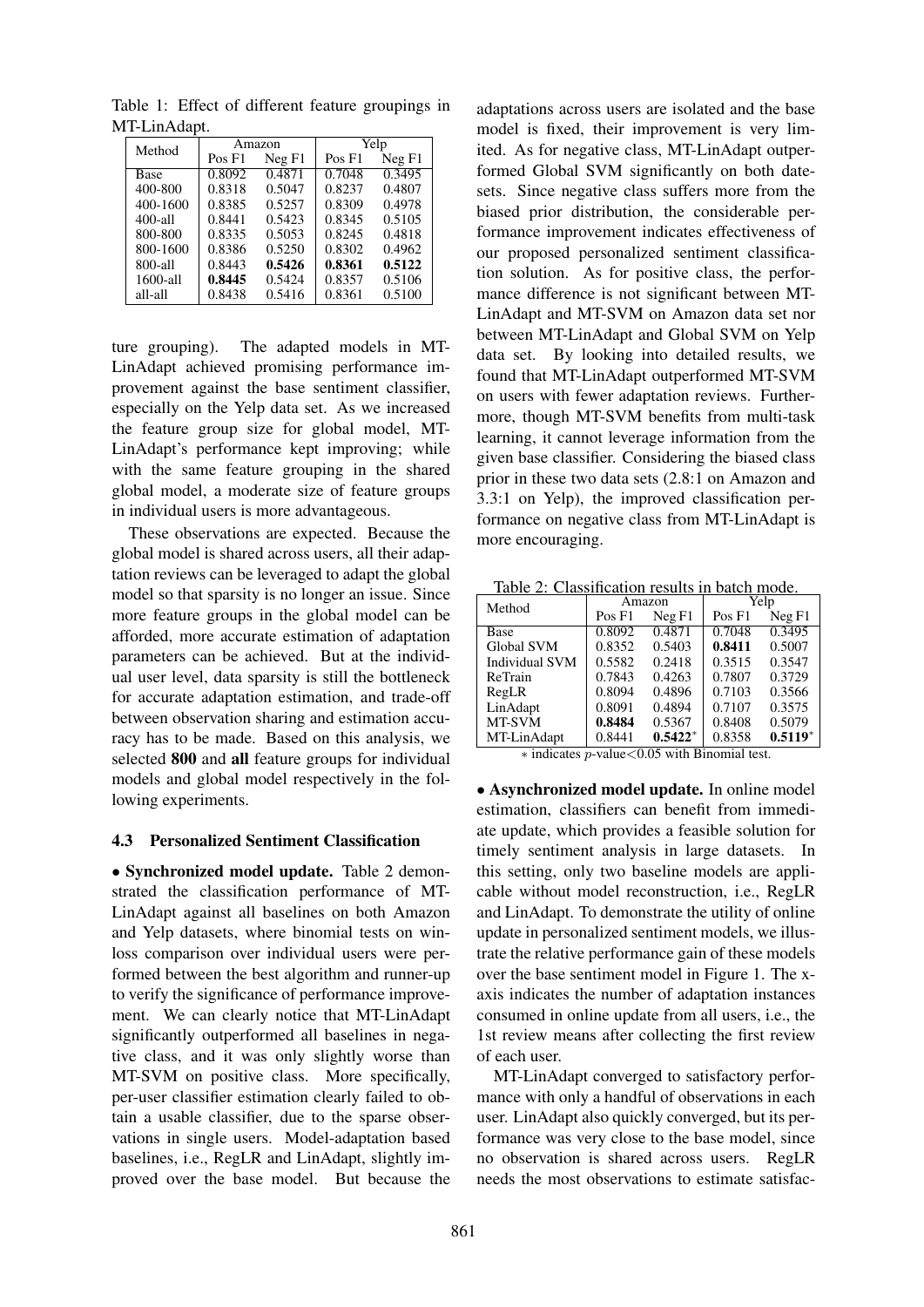

Figure 1: Relative performance gain between MT-LinAdapt and baselines on Amazon and Yelp datasets.

tory personalized models. The improvement in MT-LinAdapt demonstrates the benefit of shared model adaptation, which is vital when the individuals' adaptation data are not immediately available but timely sentiment classification is required.



Figure 2: Online model update trace on Amazon.

It is meaningful to investigate how the shared global model and personalized models are updated during online learning. The shift in the shared global model reflects changes in social norms, and the discrepancy between the shared global model and personalized models indicates the variances of individuals' opinions. In particular, we calculated Euclidean distance between global model  $w^s$ and base model  $w^0$  and that between individualized model  $w^u$  and shared global model  $w^s$  during online model updating. To visualize the results, we computed and plotted the average Euclidean distances in every 3000 observations dur-

ing online learning, together with the corresponding variance. To illustrate a comprehensive picture of online model update, we also plotted the corresponding average F1 performance for both positive and negative class. Because the Euclidean distance between  $w^s$  and  $w^0$  is much larger than that between  $w^s$  and  $w^u$ , we scaled  $||w^s - w^0||$  by 0.02 on Amazon dataset in Figure 2. Similar results were observed on Yelp data as well; but due to space limit, we do not include them.

As we can clearly observe that the difference between the base model and newly adapted global model kept increasing during online update. At the earlier stage, it is increasing much faster than the later stage, and the corresponding classification performance improves more rapidly (especially in negative class). The considerably large variance between  $w^0$  and  $w^s$  at the beginning indicates the divergence between old and new social norms across users. Later on, variance decreased and converged with more observations, which can be understood as the formation of the new social norms among users. On the other hand, the distance between personalized models and shared global model fluctuated a lot at the beginning; with more observations, it became stable later on. This is also reflected in the range of variance: the variance is much smaller in later stage than earlier stage, which indicates users comply to the newly established social norms.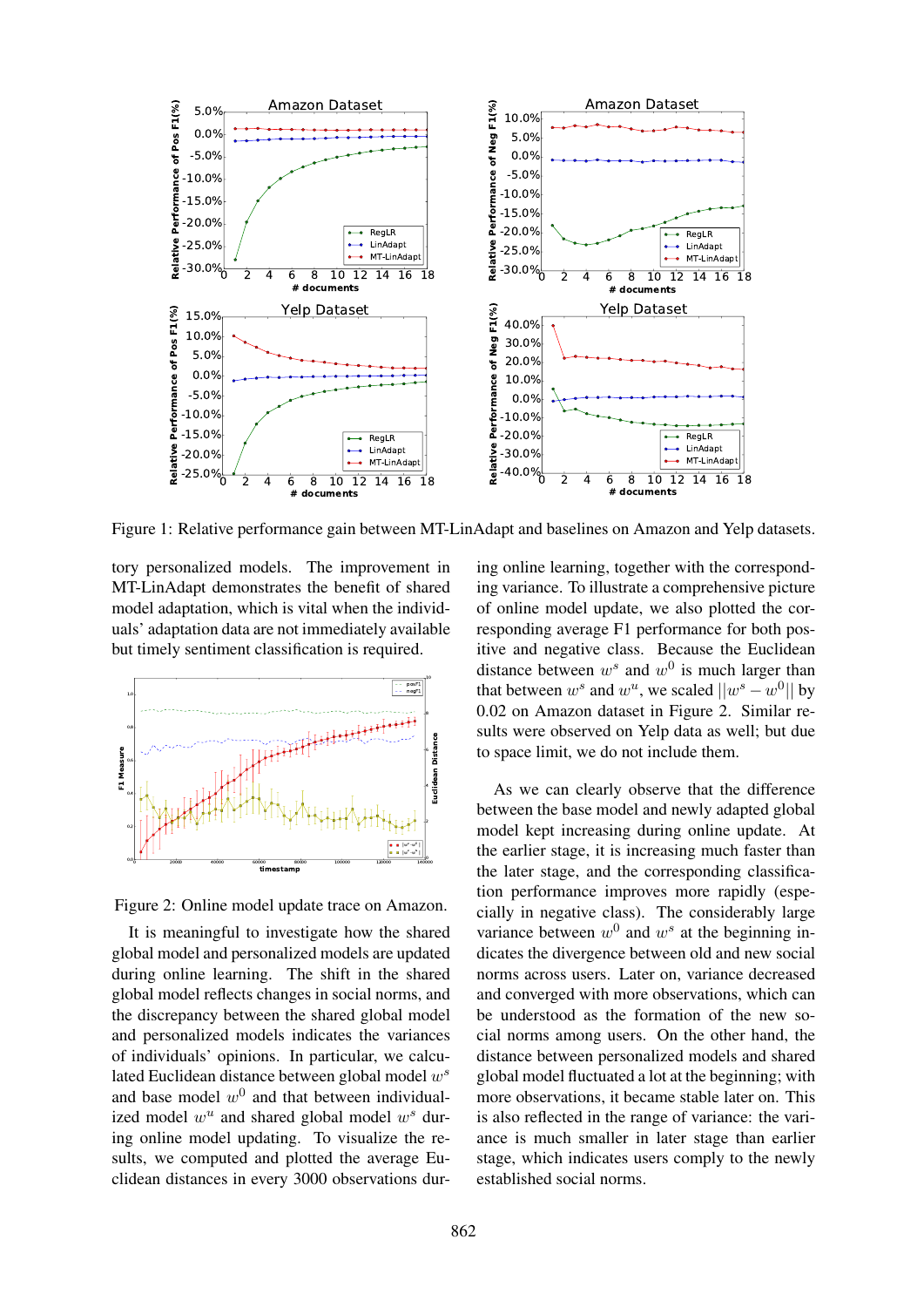|          | Amazon               |          |                                | Yeln |            |                                                                                                             |        |  |             |  |        |        |
|----------|----------------------|----------|--------------------------------|------|------------|-------------------------------------------------------------------------------------------------------------|--------|--|-------------|--|--------|--------|
| Obs.     | MT-SVM<br>Shared-SVM |          | MT-LinAdapt                    |      | Shared-SVM |                                                                                                             | MT-SVM |  | MT-LinAdapt |  |        |        |
|          |                      |          |                                |      |            | Pos F1 Neg F1   Pos F1 Neg F1   Pos F1 Neg F1   Pos F1 Neg F1   Pos F1 Neg F1   Pos F1 Neg F1               |        |  |             |  |        |        |
| $1^{st}$ |                      |          |                                |      |            | $0.9004$ $0.7013$ $0.9264$ $0.7489$ $0.9122$ $0.7598$ $0.7882$ $0.5537$ $0.9040$ $0.7201$ $0.8809$ $0.7306$ |        |  |             |  |        |        |
| $2^{nd}$ | 0.9200               |          | $0.6872 \pm 0.9200 \pm 0.7319$ |      |            | $\vert$ 0.8945 0.7292 $\vert$ 0.7702 0.5266 $\vert$ <b>0.8962</b> 0.6959 $\vert$ 0.8598                     |        |  |             |  |        | 0.6968 |
| $2^{rd}$ | 0.9164               | $0.6967$ |                                |      |            | 0.9164 $0.7144$   0.8967 $0.7260$   0.7868 $0.5278$   0.9063 $0.7099$                                       |        |  |             |  | 0.8708 | 0.7069 |

Table 3: Shared model adaptation for cold start on Amazon and Yelp.

## 4.4 Shared Adaptation Against Cold Start

Cold start refers to the challenge that a statistic model cannot draw any inference for users before sufficient observations are gathered (Schein et al., 2002). The shared model adaptation in MT-LinAdapt helps alleviate cold start in personalized sentiment analysis, while individualized model adaptation method, such as RegLR and LinAdapt, cannot achieve so. To verify this aspect, we separated both Amazon and Yelp reviewers into two sets: we randomly selected 1,000 reviewers from the isolated training set and exhausted all their reviews to estimate a shared SVM model, MT-LinAdapt and MT-SVM. Then those models were directly applied onto the testing reviewers for evaluation. Again, because it is time consuming to retrain a SVM model repeatedly, only MT-LinAdapt performed online model update in this evaluation. We report the performance on the first three observations from all testing users accordingly in Table 3.

MT-LinAdapt achieved promising performance on the first testing cases, especially on the negative class. This indicates its estimated global model is more accurate on the new testing users. Because MT-SVM cannot be updated during this online test, only its previously estimated global model from the 1,000 training users can be applied here. As we can notice, its performance is very similar to the shared SVM model (especially on Amazon dataset). MT-LinAdapt adapts to this new collection of users very quickly, so that improved performance against the static models at later stage is achieved.

## 4.5 Vocabulary Stability

One derivative motivation for personalized sentiment analysis is to study the diverse use of vocabulary across individual users. We analyzed the variance of words' sentiment polarities estimated in the personalized models against the base model. Table 4 shows the most and the least variable features on both datasets. It is interesting to find that words with strong sentiment polarities tend to be more stable across users, such as "disgust," "regret," and "excel." This demonstrates the sign

Table 4: Top six words with the highest and lowest variances of learned polarities by MT-LinAdapt.

| Amazon | Highest | cheat       | healthi     | enjoy-read |  |  |  |
|--------|---------|-------------|-------------|------------|--|--|--|
|        |         | astound     | the-wrong   | the-amaz   |  |  |  |
|        | Lowest  | mistak      | favor       | excel      |  |  |  |
|        |         | regret      | perfect-for | great      |  |  |  |
| Yelp   | Highest | total-worth | lazi        | was-yummi  |  |  |  |
|        |         | advis       | impress     | so-friend  |  |  |  |
|        | Lowest  | omg         | veri-good   | hungri     |  |  |  |
|        |         | frustrat    | disgust     | a-must     |  |  |  |
|        |         |             |             |            |  |  |  |

of conformation to social norms. There are also words exhibiting high variances in sentiment polarity, such as "was-yummi," "lazi," and "cheat," which indicates the heterogeneity of users' opinionated expressions.

## 5 Conclusions

In this work, we proposed to perform personalized sentiment classification based on the notion of shared model adaptation, which is motivated by the social theories that humans' opinions are diverse but shaped by the ever-changing social norms. In the proposed MT-LinAdapt algorithm, global model sharing alleviates data sparsity issue, and individualized model adaptation captures the heterogeneity in humans' sentiments and enables efficient online model learning. Extensive experiments on two large review collections from Amazon and Yelp confirmed the effectiveness of our proposed solution.

The idea of shared model adaptation is general and can be further extended. We currently used a two-level model adaptation scheme. The adaptation can be performed at the user group level, i.e., three-level model adaptation. The user groups can be automatically identified to maximize the effectiveness of shared model adaptation. In addition, this method can also be applied to domain adaptation, where a domain taxonomy enables a hierarchically shared model adaptation.

## 6 Acknowledgments

We thank the anonymous reviewers for their insightful comments. This paper is based upon work supported by the National Science Foundation under grant IIS-1553568.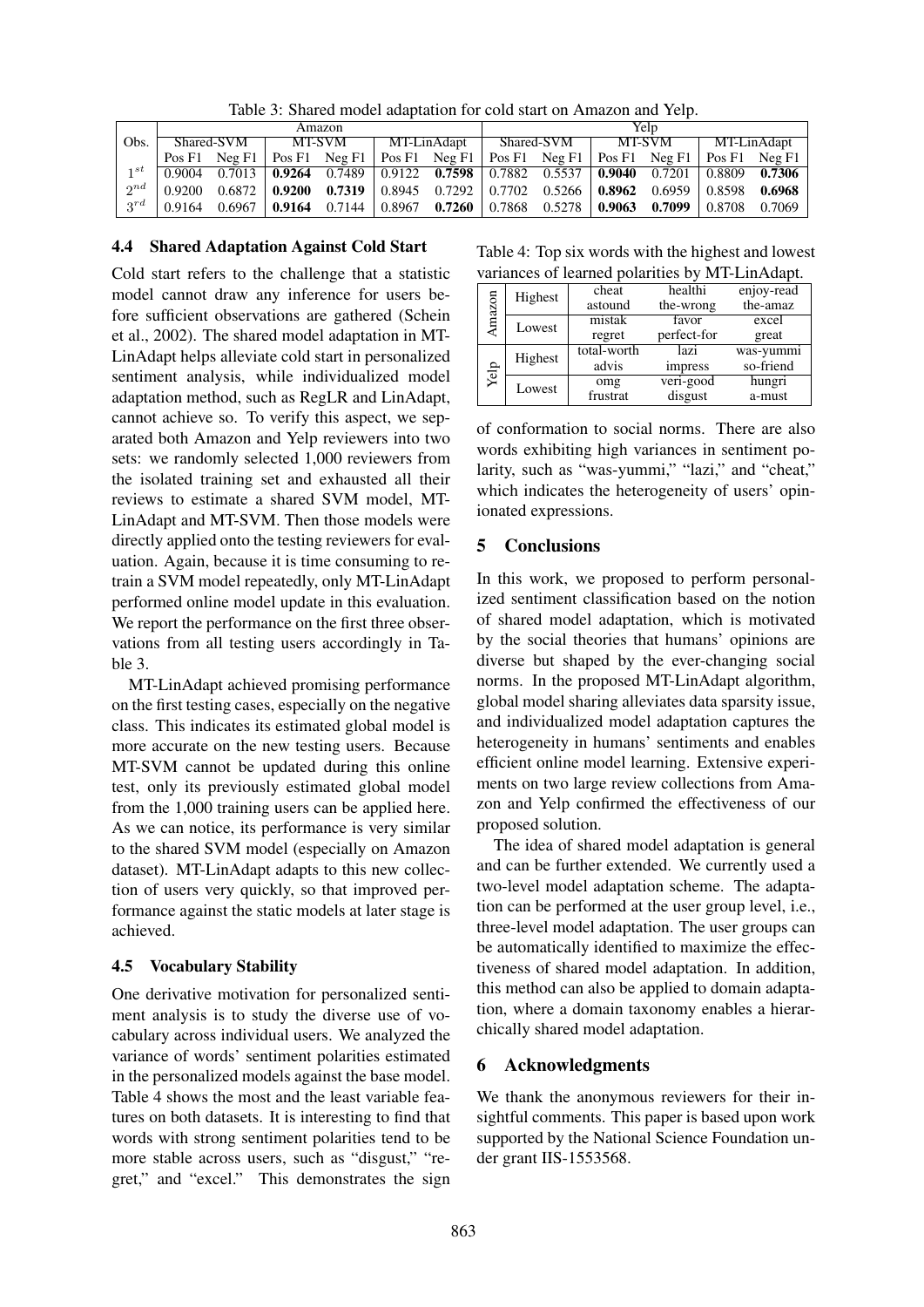#### References

- [Al Boni et al.2015] Mohammad Al Boni, Keira Qi Zhou, Hongning Wang, and Matthew S Gerber. 2015. Model adaptation for personalized opinion analysis. *In Proceedings of ACL*.
- [Argyriou et al.2008] Andreas Argyriou, Theodoros Evgeniou, and Massimiliano Pontil. 2008. Convex multi-task feature learning. *Machine Learning*, 73(3):243–272.
- [Barsäde and Gibson1998] Sigal G Barsäde and Donald E Gibson. 1998. Group emotion: A view from top and bottom. *Research on managing groups and teams*, 1:81–102.
- [Blitzer et al.2006] John Blitzer, Ryan McDonald, and Fernando Pereira. 2006. Domain adaptation with structural correspondence learning. In *Proceedings of the 2006 EMNLP*, pages 120–128. ACL.
- [Brighton and Mellish2002] Henry Brighton and Chris Mellish. 2002. Advances in instance selection for instance-based learning algorithms. *Data mining and knowledge discovery*, 6(2):153–172.
- [Briley et al.2000] Donnel A Briley, Michael W Morris, and Itamar Simonson. 2000. Reasons as carriers of culture: Dynamic versus dispositional models of cultural influence on decision making. *Journal of consumer research*, 27(2):157–178.
- [Ehrlich and Levin2005] Paul R Ehrlich and Simon A Levin. 2005. The evolution of norms. *PLoS Biol*, 3(6):e194.
- [Evgeniou and Pontil2004] Theodoros Evgeniou and Massimiliano Pontil. 2004. Regularized multi–task learning. In *Proceedings of the 10th ACM SIGKDD*, pages 109–117. ACM.
- [Evgeniou and Pontil2007] A Evgeniou and Massimiliano Pontil. 2007. Multi-task feature learning. *Advances in neural information processing systems*, 19:41.
- [Evgeniou et al.2007] Theodoros Evgeniou, Massimiliano Pontil, and Olivier Toubia. 2007. A convex optimization approach to modeling consumer heterogeneity in conjoint estimation. *Marketing Science*, 26(6):805–818.
- [Gao et al.2014] Wenliang Gao, Nobuhiro Kaji, Naoki Yoshinaga, and Masaru Kitsuregawa. 2014. Collective sentiment classification based on user leniency and product popularity. *łł*, 21(3):541–561.
- [Geng et al.2012] Bo Geng, Yichen Yang, Chao Xu, and Xian-Sheng Hua. 2012. Ranking model adaptation for domain-specific search. *IEEE Transactions on Knowledge and Data Engineering*, 24(4):745– 758.
- [Hochschild1975] Arlie Russell Hochschild. 1975. The sociology of feeling and emotion: Selected possibilities. *Sociological Inquiry*, 45(2-3):280–307.
- [Hu et al.2013] Xia Hu, Lei Tang, Jiliang Tang, and Huan Liu. 2013. Exploiting social relations for sentiment analysis in microblogging. In *Proceedings of the 6th WSDM*, pages 537–546. ACM.
- [Jacob et al.2009] Laurent Jacob, Jean-philippe Vert, and Francis R Bach. 2009. Clustered multi-task learning: A convex formulation. In *NIPS*, pages 745–752.
- [Kiwiel2001] Krzysztof C Kiwiel. 2001. Convergence and efficiency of subgradient methods for quasiconvex minimization. *Mathematical programming*, 90(1):1–25.
- [Li et al.2010] Guangxia Li, Steven CH Hoi, Kuiyu Chang, and Ramesh Jain. 2010. Micro-blogging sentiment detection by collaborative online learning. In *ICDM*, pages 893–898. IEEE.
- [Liu2012] Bing Liu. 2012. Sentiment analysis and opinion mining. *Synthesis Lectures on Human Language Technologies*, 5(1):1–167.
- [Max2014] Woolf Max. 2014. A statistical analysis of 1.2 million amazon reviews. http://minimaxir.com/2014/06/ reviewing-reviews.
- [McAuley et al.2015] Julian McAuley, Rahul Pandey, and Jure Leskovec. 2015. Inferring networks of substitutable and complementary products. In *Proceedings of the 21th ACM SIGKDD International Conference on Knowledge Discovery and Data Mining*, pages 785–794. ACM.
- [Ostrom2014] Elinor Ostrom. 2014. Collective action and the evolution of social norms. *Journal of Natural Resources Policy Research*, 6(4):235–252.
- [Pan and Yang2010] Sinno Jialin Pan and Qiang Yang. 2010. A survey on transfer learning. *Knowledge and Data Engineering, IEEE Transactions on*, 22(10):1345–1359.
- [Pan et al.2010] Sinno Jialin Pan, Xiaochuan Ni, Jian-Tao Sun, Qiang Yang, and Zheng Chen. 2010. Cross-domain sentiment classification via spectral feature alignment. In *Proceedings of the 19th WWW*, pages 751–760. ACM.
- [Pang and Lee2005] Bo Pang and Lillian Lee. 2005. Seeing stars: Exploiting class relationships for sentiment categorization with respect to rating scales. In *Proceedings of the 43rd ACL*, pages 115–124. ACL.
- [Pang and Lee2008] Bo Pang and Lillian Lee. 2008. Opinion mining and sentiment analysis. *Foundations and trends in information retrieval*, 2(1-2):1– 135.
- [Pang et al.2002] Bo Pang, Lillian Lee, and Shivakumar Vaithyanathan. 2002. Thumbs up?: sentiment classification using machine learning techniques. In *Proceedings of EMNLP*, pages 79–86. ACL.